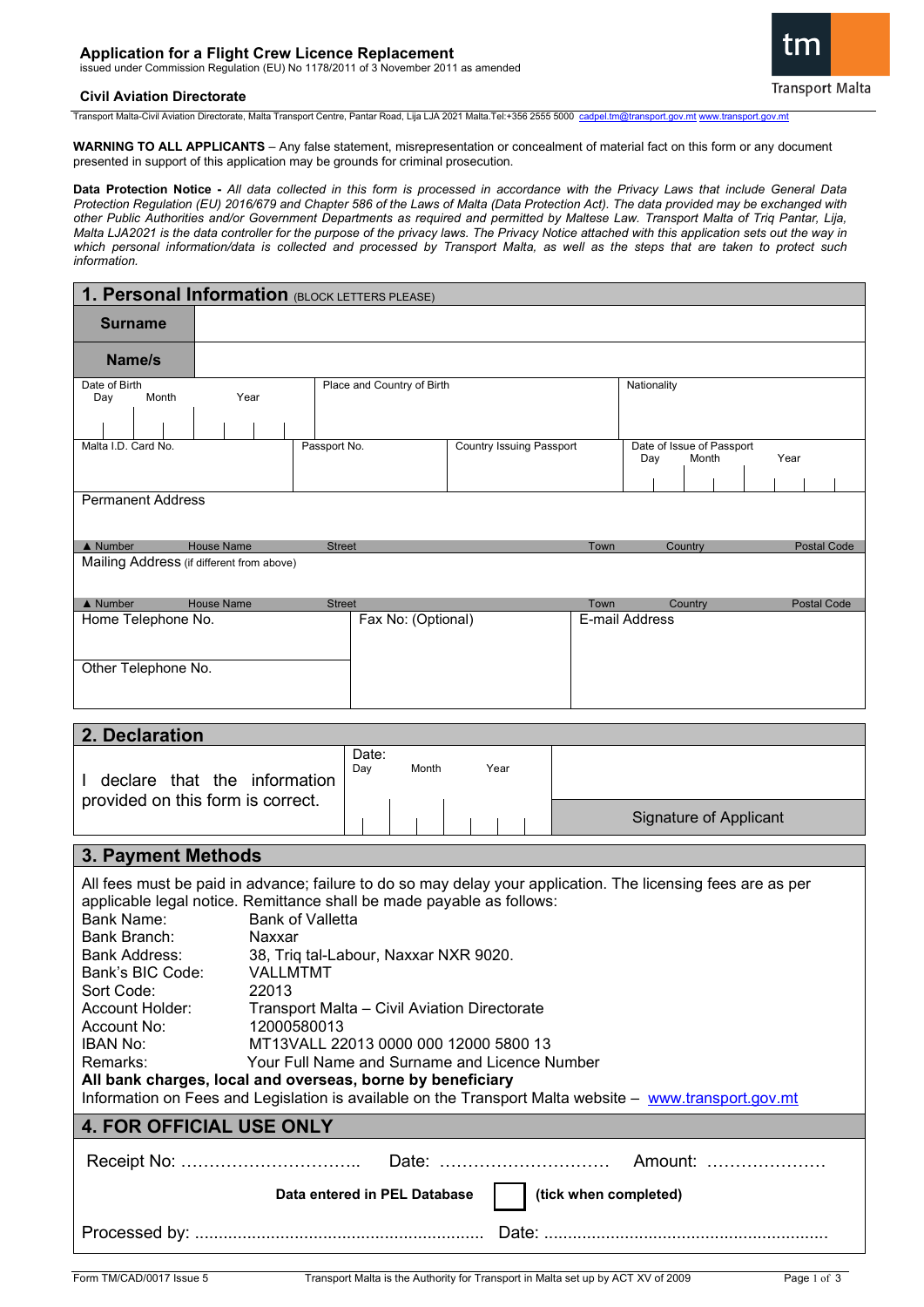**Application for a Flight Crew Licence Replacement** issued under Commission Regulation (EU) No 1178/2011 of 3 November 2011 as amended

# **Civil Aviation Directorate**

Transport Malta-Civil Aviation Directorate, Malta Transport Centre, Pantar Road, Lija LJA 2021 Malta.Tel:+356 2555 5000 [cadpel.tm@transport.gov.mt](mailto:cadpel.tm@transport.gov.mt) [www.transport.gov.mt](http://www.transport.gov.mt/)

| <b>5. Particulars of licence</b>                                                                                                                                                                                                                                                                                                                                                                                                                                                                                                                                                                                                                                           |                                 |                                  |                                                           |                              |  |  |  |  |  |
|----------------------------------------------------------------------------------------------------------------------------------------------------------------------------------------------------------------------------------------------------------------------------------------------------------------------------------------------------------------------------------------------------------------------------------------------------------------------------------------------------------------------------------------------------------------------------------------------------------------------------------------------------------------------------|---------------------------------|----------------------------------|-----------------------------------------------------------|------------------------------|--|--|--|--|--|
|                                                                                                                                                                                                                                                                                                                                                                                                                                                                                                                                                                                                                                                                            |                                 |                                  | I am applying for replacement of my PART-FCL licence No:  | because:                     |  |  |  |  |  |
| (a) the ratings section is full                                                                                                                                                                                                                                                                                                                                                                                                                                                                                                                                                                                                                                            |                                 |                                  |                                                           |                              |  |  |  |  |  |
| (b) Other:                                                                                                                                                                                                                                                                                                                                                                                                                                                                                                                                                                                                                                                                 |                                 |                                  |                                                           |                              |  |  |  |  |  |
| Type: (tick box)                                                                                                                                                                                                                                                                                                                                                                                                                                                                                                                                                                                                                                                           |                                 |                                  |                                                           |                              |  |  |  |  |  |
| Commercial Pilot's Licence (A)<br>Private Pilot's Licence (A)<br>Airline Transport Pilot's Licence (A)                                                                                                                                                                                                                                                                                                                                                                                                                                                                                                                                                                     |                                 |                                  |                                                           |                              |  |  |  |  |  |
| Airline Transport Pilot's Licence (H)<br>Commercial Pilot's Licence (H)<br>Private Pilot's Licence (H)                                                                                                                                                                                                                                                                                                                                                                                                                                                                                                                                                                     |                                 |                                  |                                                           |                              |  |  |  |  |  |
|                                                                                                                                                                                                                                                                                                                                                                                                                                                                                                                                                                                                                                                                            |                                 |                                  |                                                           |                              |  |  |  |  |  |
| 6. Type/Class/IR/instructor RATING                                                                                                                                                                                                                                                                                                                                                                                                                                                                                                                                                                                                                                         |                                 |                                  |                                                           |                              |  |  |  |  |  |
| In order to renew your licence, you are required to hold at least one valid aircraft rating and a medical<br>$\bullet$<br>certificate appropriate to the licence being re-issued valid for the first day of issue of the new licence.<br>Only valid ratings will be included in the new licence.<br>Give the date of the most recent Skill test (LST) / Proficiency Check (LPC) for each rating.<br>The Proficiency check form has to be submitted with this application if not already sent to Transport<br>Malta Civil Aviation Directorate.<br>Ratings that are not re-validated shall be removed from the licence not later than 5 years from the last<br>revalidation |                                 |                                  |                                                           |                              |  |  |  |  |  |
| Type / Class / IR /<br><b>Instructor Rating</b>                                                                                                                                                                                                                                                                                                                                                                                                                                                                                                                                                                                                                            | Date of Test<br>(if applicable) | <b>Expiry Date</b><br>dd/mm/yyyy | <b>Examiner's Name and</b><br><b>Authorisation Number</b> | Office<br><b>Use</b><br>only |  |  |  |  |  |
|                                                                                                                                                                                                                                                                                                                                                                                                                                                                                                                                                                                                                                                                            |                                 |                                  |                                                           |                              |  |  |  |  |  |
|                                                                                                                                                                                                                                                                                                                                                                                                                                                                                                                                                                                                                                                                            |                                 |                                  |                                                           |                              |  |  |  |  |  |
|                                                                                                                                                                                                                                                                                                                                                                                                                                                                                                                                                                                                                                                                            |                                 |                                  |                                                           |                              |  |  |  |  |  |
|                                                                                                                                                                                                                                                                                                                                                                                                                                                                                                                                                                                                                                                                            |                                 |                                  |                                                           |                              |  |  |  |  |  |
|                                                                                                                                                                                                                                                                                                                                                                                                                                                                                                                                                                                                                                                                            |                                 |                                  |                                                           |                              |  |  |  |  |  |
| <b>7. Medical Fitness</b><br><b>Class of Part-Medical</b>                                                                                                                                                                                                                                                                                                                                                                                                                                                                                                                                                                                                                  |                                 | Date of Last Medical             | Date of Expiry                                            |                              |  |  |  |  |  |
| Certificate held                                                                                                                                                                                                                                                                                                                                                                                                                                                                                                                                                                                                                                                           | Day                             | Month<br>Year                    | Day<br>Month<br>Year                                      | Office use only              |  |  |  |  |  |
| $Class$ <sub><math>\_\_</math></sub>                                                                                                                                                                                                                                                                                                                                                                                                                                                                                                                                                                                                                                       |                                 |                                  |                                                           |                              |  |  |  |  |  |
| 8. Submission instructions                                                                                                                                                                                                                                                                                                                                                                                                                                                                                                                                                                                                                                                 |                                 |                                  |                                                           |                              |  |  |  |  |  |
| Send your completed application form to:<br><b>Transport Malta - Civil Aviation Directorate,</b><br><b>Personnel Licensing Section,</b><br>Telephone: (356) 2555 5000<br>Triq Pantar,<br>Lija,<br><b>LJA 2021</b><br>Malta                                                                                                                                                                                                                                                                                                                                                                                                                                                 |                                 |                                  |                                                           |                              |  |  |  |  |  |
| i)<br>Together with a copy of your valid PART-FCL Medical Certificate<br>ii)<br>Proficiency check form/s if not already submitted to Transport Malta Civil Aviation Directorate.<br>Copy of Examiner authorisation if authorisation was not issued by Director of Civil Aviation, unless<br>iii)<br>already sent to Civil Aviation Directorate Transport Malta.<br>Payment as per Section box 3.<br>iv)<br>A copy of licence [Original has to be presented before licence is collected]<br>V)                                                                                                                                                                              |                                 |                                  |                                                           |                              |  |  |  |  |  |